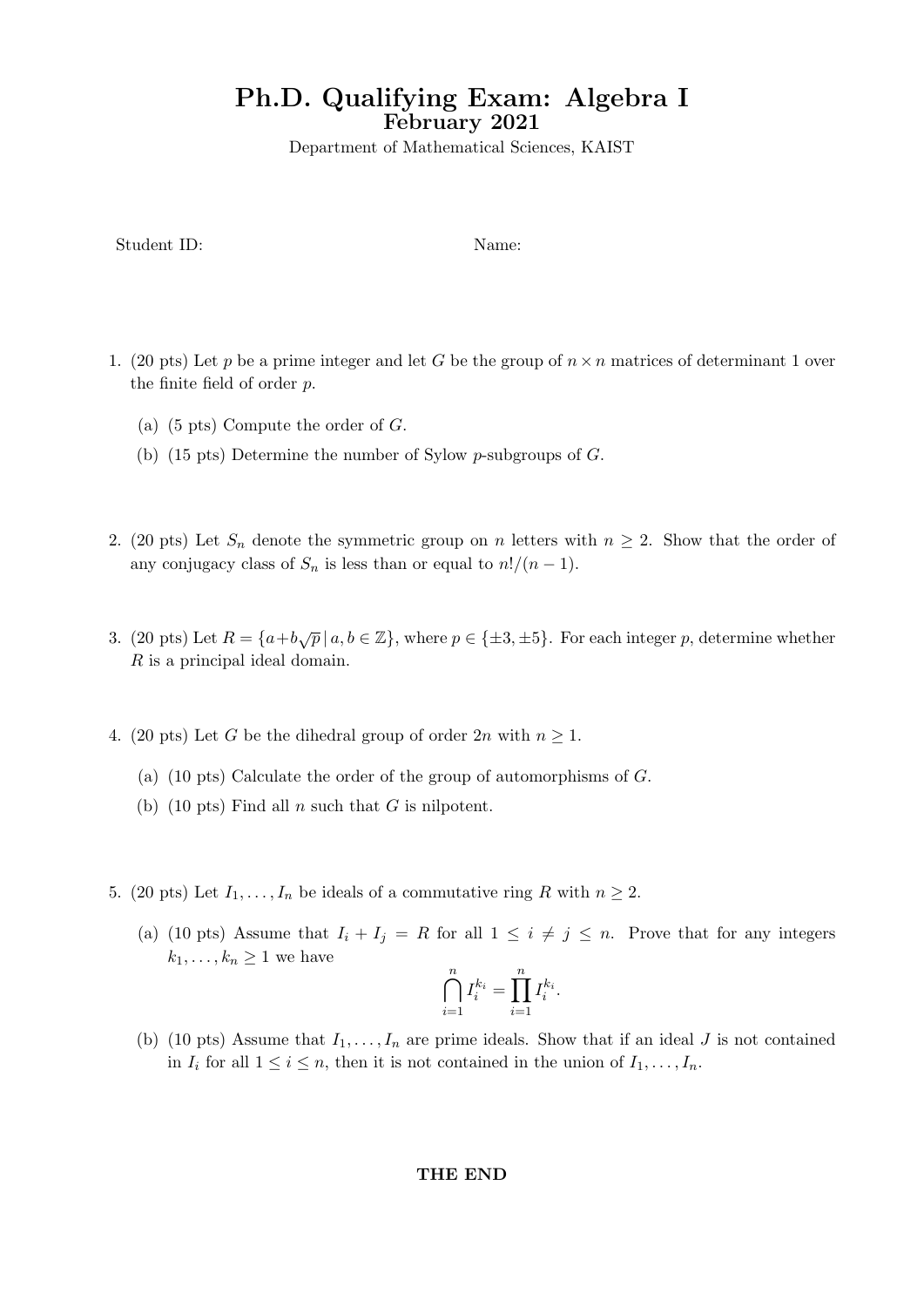# **Ph.D. Qualifying Exam: Algebra II February 2021**

Department of Mathematical Sciences, KAIST

Student ID: Name:

**Note:** Please ensure to use English for your answers

- 1. (20 pts) Let *p* be a prime number, and let  $n > 1$  be an integer. Let K be a splitting field of the polynomial  $x^n - p$  over Q. Then *explicitly* describe *(a)* the field *K* and *(b)* its Galois group  $Gal(K/\mathbb{Q})$ .
- 2. (20 pts) Let *p* be an *odd* prime number, and let F*<sup>p</sup>* denote *the* prime field with *p* elements. For any positive integer  $n > 2$  not divisible by  $p$ , let  $\mathbb{F}_p(\zeta_n)$  denote a splitting field of  $x^n - 1$  over  $\mathbb{F}_p$ . Then explicitly compute *(a)* the degree  $[\mathbb{F}_p(\zeta_n) : \mathbb{F}_p]$ , and *(b)* the group  $Aut(\mathbb{F}_p(\zeta_n))$  of field automorphisms of  $\mathbb{F}_p(\zeta_n)$ .
- 3. (15 pts) Let  $R := \mathbb{Z}[\sqrt{-5}]$  denote the smallest subring of  $\mathbb C$  containing the roots of  $x^2 + 5$ .
	- (a) (5 pts) Find all units in *R*.
	- (b) (10 pts) Is *R* a principal ideal domain? Justify your answer. (**Hint:** Try to factorize 6.)
- 4. (20 pts) Let *R* be a commutative *Noetherian* ring with 1. Prove or disprove the following claims.
	- (a) (10 pts) Any finitely generated commutative *R*-algebra with 1 is Noetherian.
	- (b) (10 pts) Any subring of *R* (containing 1) is Noetherian.
- 5. (25 pts) Let *k ′/k* be a finite extension of fields with degree *d*.
	- (a) (10 pts) If K is a field extension of k' such that  $\left|\text{Hom}_{k\text{-alg}}(k',K)\right|=d$ . Then construct a natural *K*-algebra isomorphism  $k' \otimes_k K \xrightarrow{\sim} \prod_{\text{Hom}_{k\text{-alg}}(k',K)} K$ .
	- (b) (5 pts) Show that if  $k'/k$  is *separable*, then  $k' \otimes_k k'$  is *reduced*.
	- (c) (10 pts) Show that if  $k'/k$  is *not* separable, then  $k' \otimes_k k'$  is *not* reduced.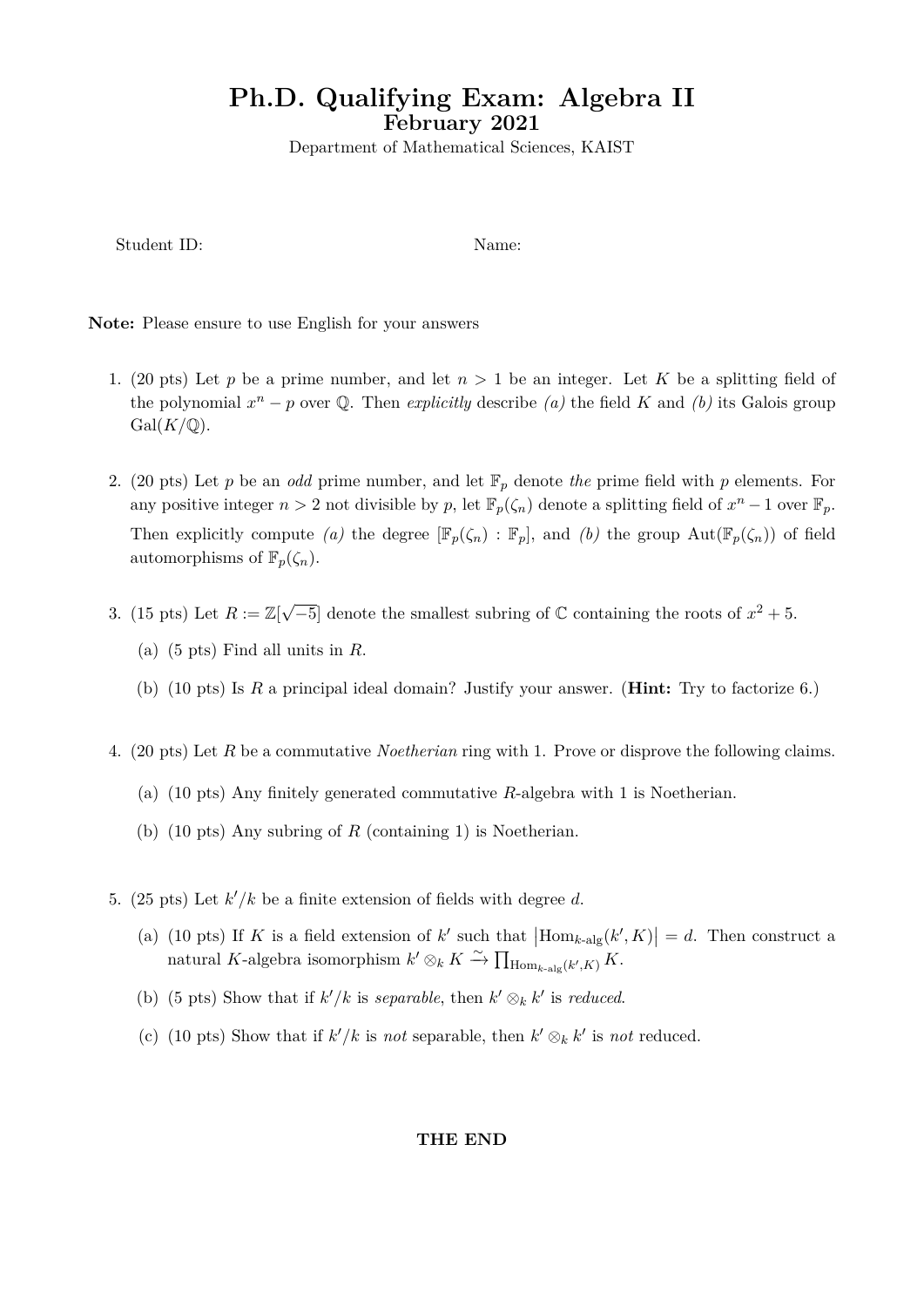# Ph.D. Qualifying Exam: Differential Geometry February 2021

Student ID: Name:

Note: Be sure use English for your answers.

- 1. [10 pts] Let  $F : \mathbb{R}^{n+1} \setminus \{0\} \to \mathbb{R}^{n+1} \setminus \{0\}$  be a smooth map, and suppose that for some  $d \in \mathbb{Z}$ ,  $F(tx) = t^d F(x)$  for every  $t \in \mathbb{R} \setminus \{0\}$  and  $x \in \mathbb{R}^{n+1} \setminus \{0\}$ . Show that the map  $\tilde{F}: \mathbb{R}\mathbb{P}^n \to \mathbb{R}\mathbb{P}^n$  defined by  $\tilde{F}([x]) = [F(x)]$  is welldefined and smooth. Here  $[y]$  denotes the corresponding point  $[y_0 : ... :]$  $y_n] \in \mathbb{R} \mathbb{P}^n$  of  $y = (y_0, ..., y_n) \in \mathbb{R}^{n+1} \setminus \{0\}.$
- 2. [5pts + 10 pts] Let M be a compact smooth manifold of dimension  $n > 0$ . Let  $f : M \to \mathbb{R}$  be a smooth map.
	- (a) Show that f has at least two critical points.
	- (b) Let a be a critical point of f. Let  $(U, \varphi)$  be a local coordinate at a, where  $\varphi(p) = (x_1, ..., x_n) \in \mathbb{R}^n$  for  $p \in U \subset M$ . Show that the rank of the Hessian matrix of  $f$  at  $a$ , which is given by

$$
\mathrm{Hess}_{\mathrm{a}}(f) := \left[ \frac{\partial^2 (f \circ \varphi^{-1})}{\partial x_i \partial x_j} (\varphi(a)) \right]_{i,j=1,\ldots,n},
$$

is independent of local coordinates.

- 3. [10 pts + 10 pts] Let V be a bounded open set in  $\mathbb{R}^3$  with smooth boundary S, and let **F** be a smooth vector field on  $\mathbb{R}^3$ . The classical divergence theorem expresses the triple integral  $\iiint_V \text{div}(\mathbf{F}) dV$ ol as the surface integral over the boundary S.
	- (a) State precisely this theorem.
	- (b) Show carefully how it can be obtained as a special case of the Stokes theorem for differential forms. (You may use a formula for the element of area  $dS.$ )
- 4. [5 pts + 10 pts] Let  $N = (0, 0, 1), S = (0, 0, -1)$  be the north pole and the south pole of  $\mathbb{S}^2 \subset \mathbb{R}^3$ , respectively.
	- (a) Define the stereographic projections

$$
\sigma : \mathbb{S}^2 \setminus \{N\} \to \mathbb{R}^2
$$
 and  $\tilde{\sigma} : \mathbb{S}^2 \setminus \{S\} \to \mathbb{R}^2$ 

which give a smooth atlas of  $\mathbb{S}^2$ .

- (b) Describe explicitly trivializations and transition functions for the vector bundle  $T\mathbb{S}^2 \to \mathbb{S}^2$  on this at las.
- 5.  $[10 \text{ pts} + 10 \text{ pts}]$ 
	- (a) Show that there is no structure of smooth manifold on  $[0, \infty)$ , which induces the standard Euclidean topology.
	- (b) Give three distinguished smooth structures on R.
- 6. [5 pts  $+ 10$  pts  $+ 5$  pts] A symplectic form on a 6-dimensional smooth manifold is defined to be a smooth closed 2-form  $\omega$  such that  $\omega \wedge \omega \wedge \omega$ is a volume form (that is everywhere nonvanishing). Determine which of following manifolds admits symplectic forms: (a)  $\mathbb{S}^6$ ; (b)  $\mathbb{S}^2 \times \mathbb{S}^4$ ; (c)  $\mathbb{S}^2 \times$  $\mathbb{S}^2 \times \mathbb{S}^2$ .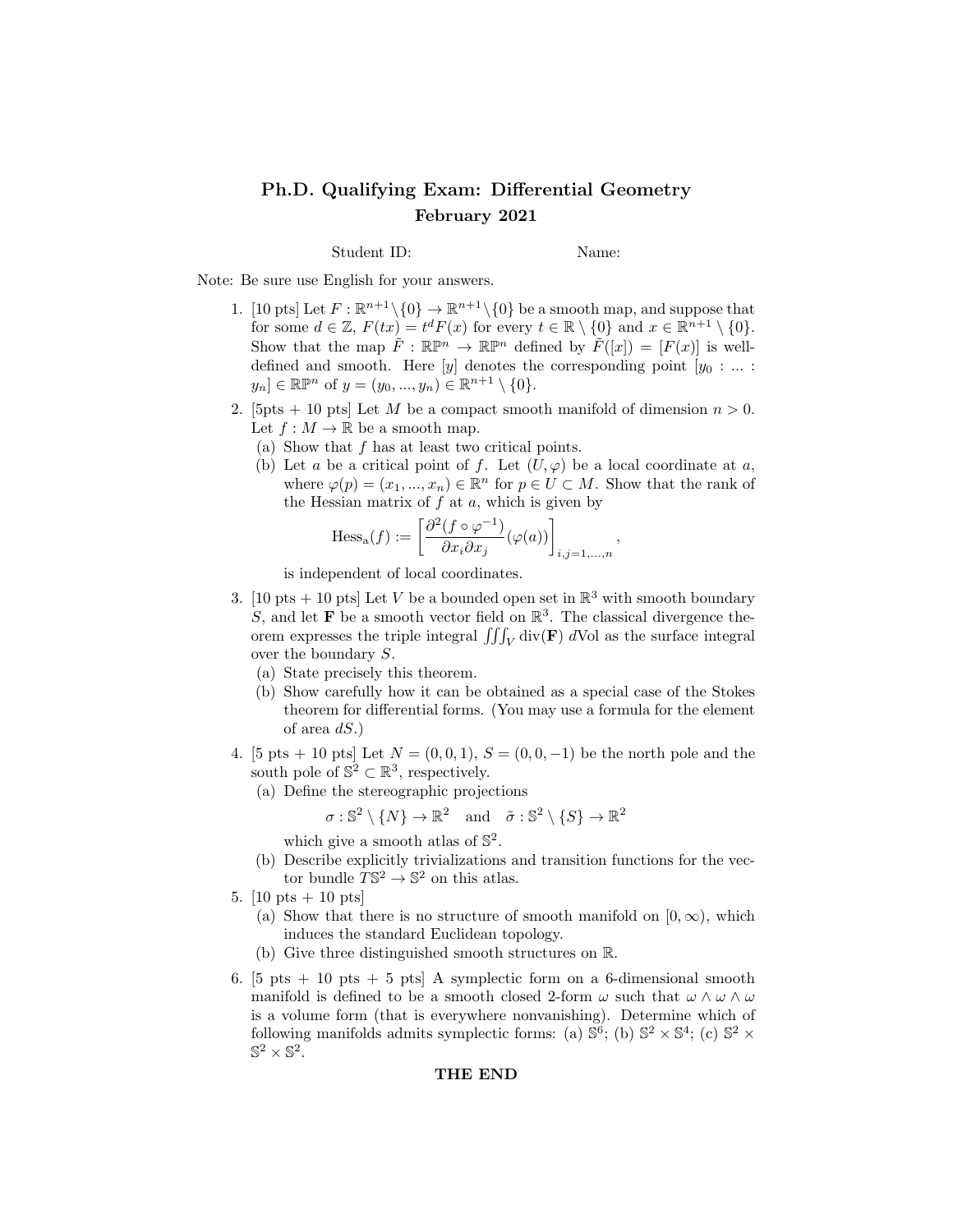# Ph.D. Qualifying Exam: Complex Analysis February 2021

Student ID:

Note: Write your solutions in English.

#### Problem 1 (20 points = 6 points + 7 points + 7 points)

Consider a Möbius transformation

$$
Tz = \frac{az+b}{cz+d}
$$

where

$$
ad - bc = 1.
$$

(i) Show that T maps the real line to a circle or a straight line.

(ii) When the image of the real line is a circle, show that its radius  $r$  satisfies

$$
\frac{1}{r} = 2 \left| c^2 \text{Im} \left( \frac{d}{c} \right) \right|.
$$

(iii) Explain why the right-hand side does not depend on a or b.

#### Problem 2 (20 points  $= 10$  points  $+ 10$  points)

Let U denote the open unit disk in the complex plane C, and let  $f: U \to \mathbb{C}$  be an analytic (or, holomorphic) function.

(i) Show that the diameter

$$
d = \sup_{z,w \in U} |f(z) - f(w)|
$$

 $2|f'(0)| \leq d.$ 

of the image  $f(U)$  satisfies that

(ii) Prove that equality holds if and only if  $f$  is linear, i.e.,

$$
f(z) = az + b
$$

for some constants a and b.

### Problem 3 (20 points  $= 10$  points  $+ 10$  points)

Let  $P(x, y)$  and  $Q(x, y)$  be polynomials of two variables x and y. Suppose that

$$
Q(x, y) \neq 0
$$

for every  $(x, y) \in \mathbb{R}^2$  with

$$
x^2 + y^2 = 1.
$$

(i) Show that

$$
\int_0^{2\pi} \frac{P(\cos t, \sin t)}{Q(\cos t, \sin t)} dt = 2\pi i \sum_{w \in U} \text{Res}(f; w),
$$

where U is the open unit disk, and  $f(z)$  is the rational function defined by

$$
f(z) = \frac{1}{iz} \frac{P\left(\frac{1}{2}\left(z + \frac{1}{z}\right), \frac{1}{2i}\left(z - \frac{1}{z}\right)\right)}{Q\left(\frac{1}{2}\left(z + \frac{1}{z}\right), \frac{1}{2i}\left(z - \frac{1}{z}\right)\right)}.
$$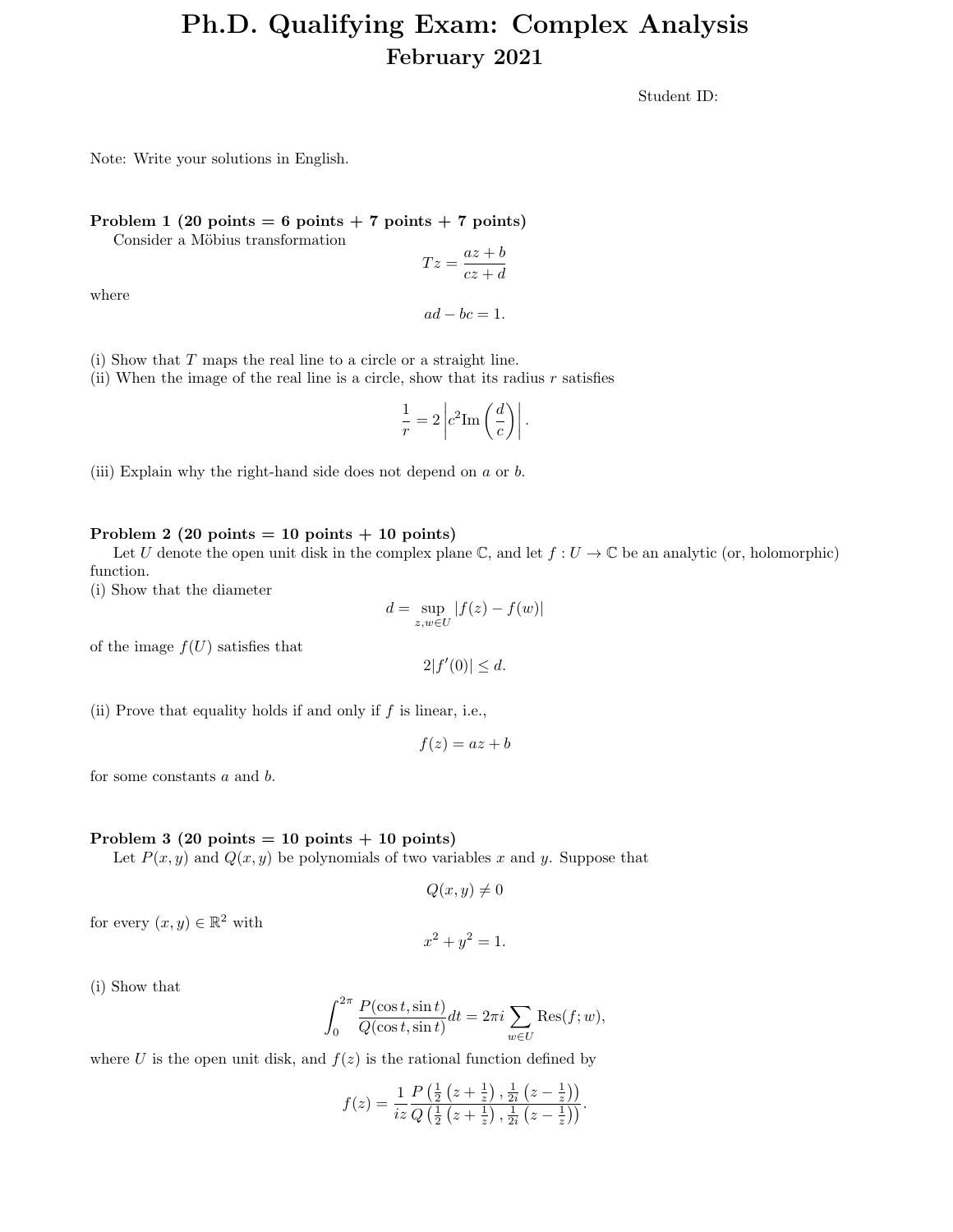(ii) Let  $a \in \mathbb{R}$ ,  $|a| < 1$ . Show that

$$
\int_0^{2\pi} \frac{1}{1 - 2a\cos t + a^2} dt = \frac{2\pi}{1 - a^2}.
$$

(Hint: You may use Part (i).)

### Problem 4 (20 points = 7 points + 7 points + 6 points)

Let  $u(x, y)$  be a real-valued harmonic function in  $x^2 + y^2 < R^2$ . (i) Show that a complex-valued function  $f(z)$  defined by

$$
f(z) = 2u\left(\frac{z}{2}, \frac{z}{2i}\right) - u(0, 0)
$$

is analytic in  $|z| < R$ .

(Hint: We can expand  $u(x, y)$  into a double power series in x and y, and substitute  $x = \frac{z}{2}$  and  $y = \frac{z}{2i}$ .) (ii) Find the real part of  $f(z)$ .

(iii) Consider the real-valued function

$$
u(x,y) = \frac{\sin x \cos x}{\cos^2 x + \sinh^2 y}.
$$

Show that

$$
f(z) = \tan z
$$

where  $f(z)$  is defined in Part (i).

#### Problem 5 (20 points = 7 points + 6 points + 7 points)

In the following problems  $u(z)$  is a real-valued nonnegative harmonic function.

(i) Suppose that  $u(z) \geq 0$  is harmonic in  $|z| < R$ . Show that

$$
\frac{R-|z|}{R+|z|}u(0) \le u(z) \le \frac{R+|z|}{R-|z|}u(0).
$$

(ii) Suppose that  $u(z) \geq 0$  is harmonic in the disk  $D(a, r)$  of center a and radius r. Show that

$$
\frac{1}{3}u(a) \le u(z) \le 3u(a)
$$

for all z in the disk  $D(a, r/2)$ .

(iii) Let  $u(z) \geq 0$  be harmonic on a connected open set  $D \subset \mathbb{C}$ . Let  $K \subset D$  be a compact subset. Show that there exists a constant  $A > 0$ , depending only on D and K, such that

$$
u(z_1) \leq Au(z_2)
$$

for all  $z_1, z_2 \in K$ .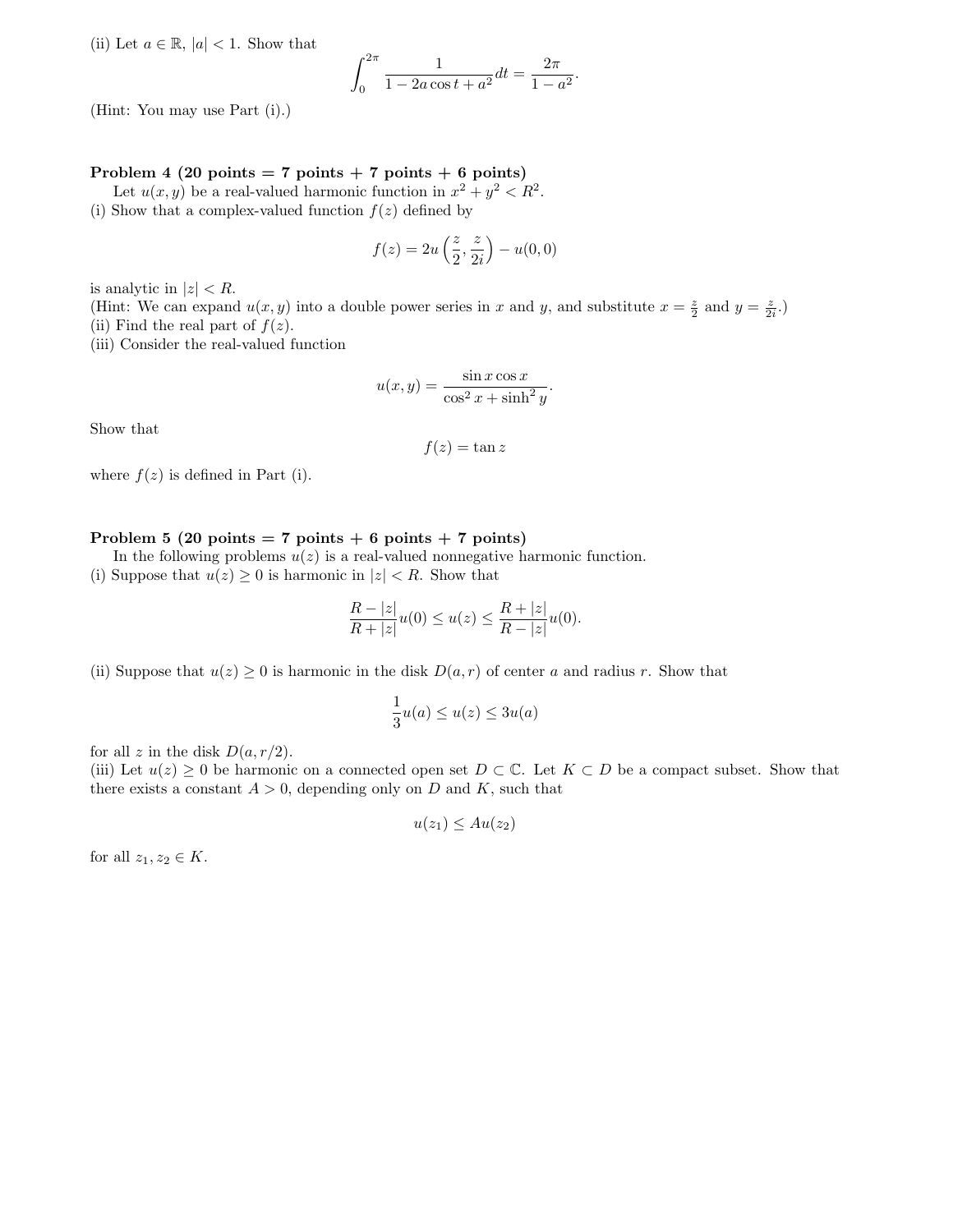# Ph.D. Qualifying Exam: Numerical Analysis February 2021

1. [7 points each] Consider the fixed point iteration scheme

$$
x_{n+1} = g(x_n).
$$

- (a) State the conditions for the convergence of such a scheme to fixed point  $x = \alpha$  and prove the convergence under those conditions. Make the conditions as general as possible.
- (b) Suppose that  $g(x)$  is continuously differentiable near  $\alpha$ . Given

$$
\lim_{n \to \infty} \frac{\alpha - x_{n+1}}{\alpha - x_n} = g'(\alpha) \quad \text{with } |g'(\alpha)| < 1,
$$

find an upper bound for the absolute error  $|\alpha - x_n|$ .

- (c) Derive the conditions that the root finding method is pth order convergent.
- (d) Consider the following iteration for calculating  $\gamma^{1/3}$ :

$$
x_{n+1} = ax_n + b\frac{\gamma}{x_n^2} + c\frac{\gamma^2}{x_n^5}
$$

Assuming that this iterative scheme converges for  $x_0$  sufficiently close to  $\gamma^{1/3}$ , determine a, b, c such that the method has the highest possible convergence rate.

2. Consider the Hermite problem of constructing a polynomial  $p(x)$  of degree  $\leq$  3 such that

$$
p(x_1) = y(x_1), p'(x_1) = y'(x_1), p(x_2) = y(x_2), p'(x_2) = y'(x_2).
$$

- (a) [9 points] Derive a Lagrange type formula for  $p(x)$ .
- (b) [6 points] Derive an error formula.
- (c) [6 points] Prove that the interpolation is unique.
- 3. [12 points] Find the Gaussian quadrature formula for  $n = 2$  on the interval  $[0, 1]$  with weight function  $w(x) = x$ . That is, find the weights and nodes for the formula  $\Omega$

$$
\int_0^1 f(x)x\,dx \approx \sum_{i=1}^2 w_i f(x_i)\,.
$$

What is the degree of precision of this formula?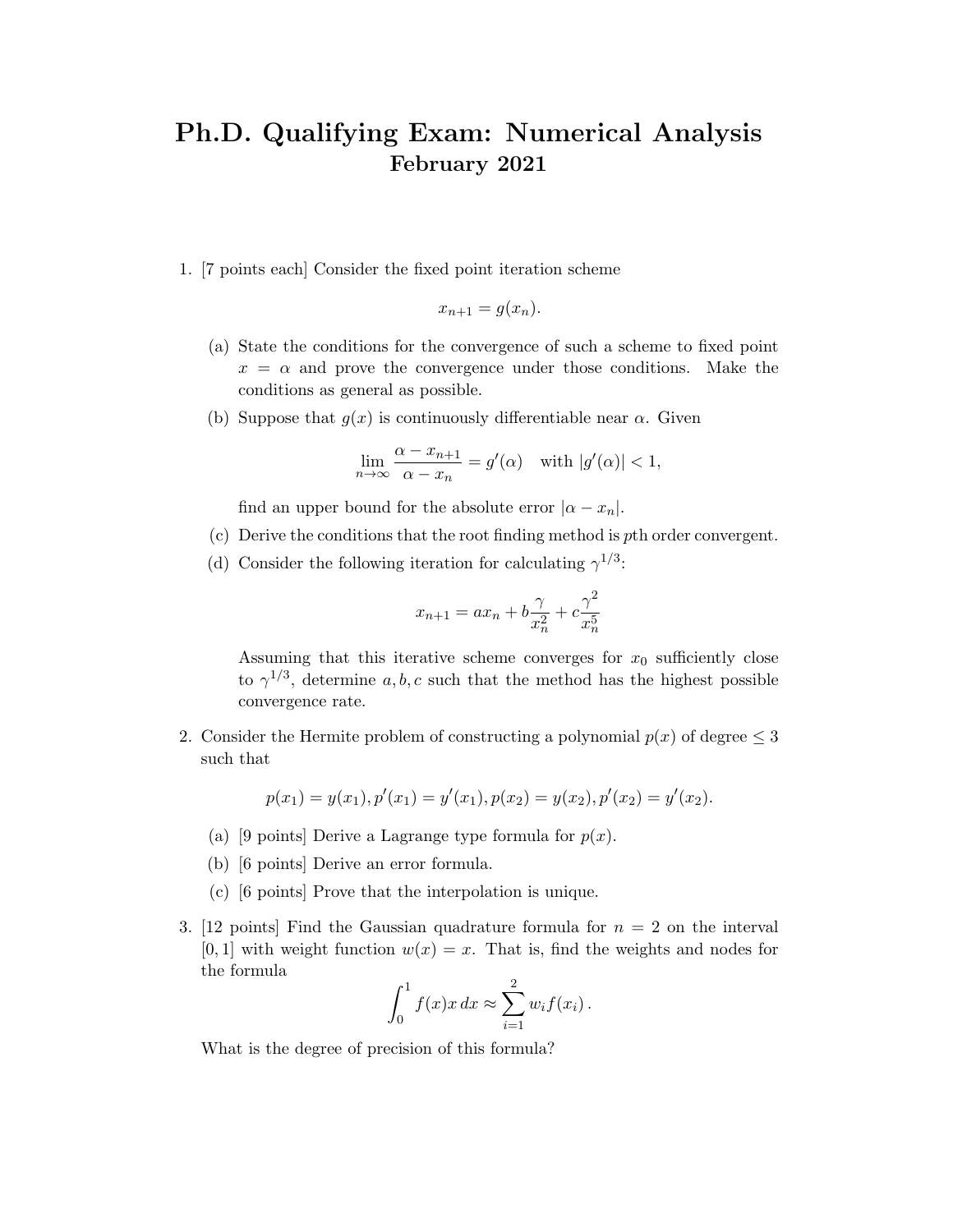4. [9 points each] Consider the boundary value problem (BVP)

$$
-\frac{d}{dx}\left(a(x)\frac{du}{dx}\right) = f(x), \quad u(0) = u(1) = 0,
$$

where  $a(x) > \delta \geq 0$  is a bounded differentiable function in [0, 1]. We note that the above BVP can be written as

$$
-\frac{da}{dx}\frac{du}{dx} - a(x)\frac{d^2u}{dx^2} = f(x), \quad u(0) = u(1) = 0.
$$

We assume that, although  $a(x)$  is available, an expression for its derivative,  $\frac{da}{dx}$ , is not available.

- (a) Using finite differences and an equally spaced grid in [0, 1],  $x_l = hl$ ,  $l =$  $0, \ldots, n$  and  $h = 1/n$ , we discretize the BVP to obtain a linear system of equations, yielding an  $O(h^2)$  approximation of the BVP. After the application of the boundary conditions, the resulting coefficient matrix of the linear system is an  $(n-1) \times (n-1)$  tridiagonal matrix. Provide a derivation and write down the resulting linear system (by giving the expressions of the elements).
- (b) Utilizing all the information provided, find a disc in  $\mathbb{C}$ , the smaller the better, that is guaranteed to contain all the eigenvalues of the linear system constructed in part (a).
- 5. For  $A = (a_{ij}) \in \mathbb{R}^{m \times n}$  with rank r, let  $A = U \Sigma V^T$  be its singular value decomposition. Denote  $u_i$  the *i*-th column of U and  $v_j$  the *j*-th column of V.  $\Sigma$  collects all singular values along its diagonal with  $\sigma_1 \geq \sigma_2 \geq \cdots \geq \sigma_r$ .
	- (a) [6 points] Show that  $||A||_2 = \sigma_1$ , the largest singular value of A.
	- (b) [6 points] Show that the Frobenius norm  $||A||_F = \sqrt{\sigma_1^2 + \cdots + \sigma_r^2}$ , where  $||A||_F^2 = \sum_{i,j} |a_{ij}|^2.$
	- (c) [9 points] Show that  $A_{\nu} = \sum_{i=1}^{\nu} \sigma_i u_i v_i^T$  is the best  $\nu$ -rank approximation to  $A$  in  $L_2$  norm.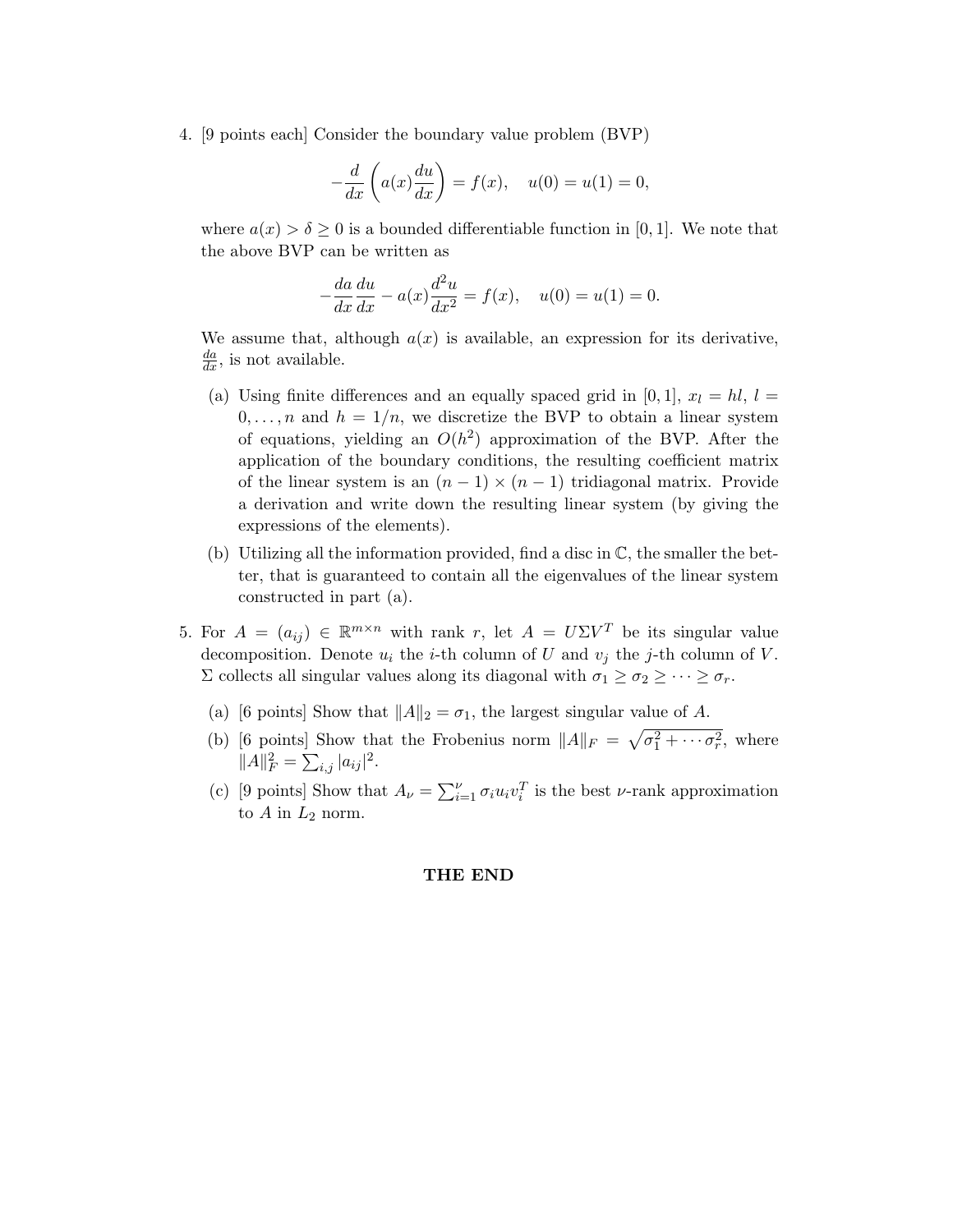## 2021 QUALIFYING EXAM - REAL ANALYSIS

**Problem 1.** (20 pt) Let  $f : [0,1] \rightarrow [0,M]$  be a bounded (Lebesgue) measurable function. Show that  $f$  is Riemann integrable if and only if  $f$  is continuous almost everywhere.

**Problem 2.** (15 pt) Let  $\{u_n : \mathbb{R} \to \mathbb{R}\}$  be a sequence of continuous functions on  $\mathbb R$  that are equicontinuous and satisfy  $|u_n(x)| \leq \frac{1}{1+|x|^2}$  for all *n*. Show that there is a convergence subsequence in  $L^1$ -norm. (Hint. You may use Arzela-Ascoli theorem)

**Problem 3.** (15 pt) Let  $f : [0, 1] \to \mathbb{R}$  be a continuous function. For given  $\epsilon > 0$ , there exists a continuous function  $g(x)$  such that  $g'(x)$ exists and equals 0 almost everywhere and

$$
\sup_{x \in [0,1]} |f(x) - g(x)| \le \epsilon.
$$

(Hint. Mimic the Cantor function.)

**Problem 4.** We define the 1d Fourier transform by  $\hat{f}(\xi) = \int_{\mathbb{R}} f(x)e^{-2\pi ix\xi} dx$ .

- (1) (10pt) Assume that for each integer N, we have a decay  $|\widehat{f}(\xi)| \leq$  $C_N \frac{1}{1+|\xi|^N}$ . Show that  $f \in C^\infty \cap L^2$ .
- (2) (10pt) Show that if we further assume  $|f(\xi)| \leq Ce^{-\alpha|\xi|}$  for some  $\alpha > 0$ , then  $f(x)$  is real-analytic.

**Problem 5.** Let  $\phi(x)$  be a radially decreasing bump function. i.e.  $\phi \in C_c^{\infty}(\mathbb{R}^d)$ , supp  $\phi \in B_1(0)$ ,  $\int \phi = 1$ . We denote a rescaled function  $\phi_{\delta}(x) = \delta^{-d}\phi(\frac{x}{\delta})$  $\frac{x}{\delta}$ ) for  $\delta > 0$ .

- (1) (10pt) For each  $f \in L^1_{loc}(\mathbb{R}^d)$ , show that  $f * \phi_\delta$  converges to f almost everywhere as  $\delta \rightarrow 0$ . (Hint. You may use Lebesgue differentiation theorem)
- $(2)$  (10pt) Show that if f is continuous and compactly supported, then  $f * \phi_{\delta}$  converges uniformly to f.
- (3) (10pt) Show that if  $f \in L^p(\mathbb{R}^d)$  for  $1 \leq p < \infty$ , then  $\lim_{\delta \to 0} ||f *$  $\phi_{\delta} - f\|_{L^p} = 0.$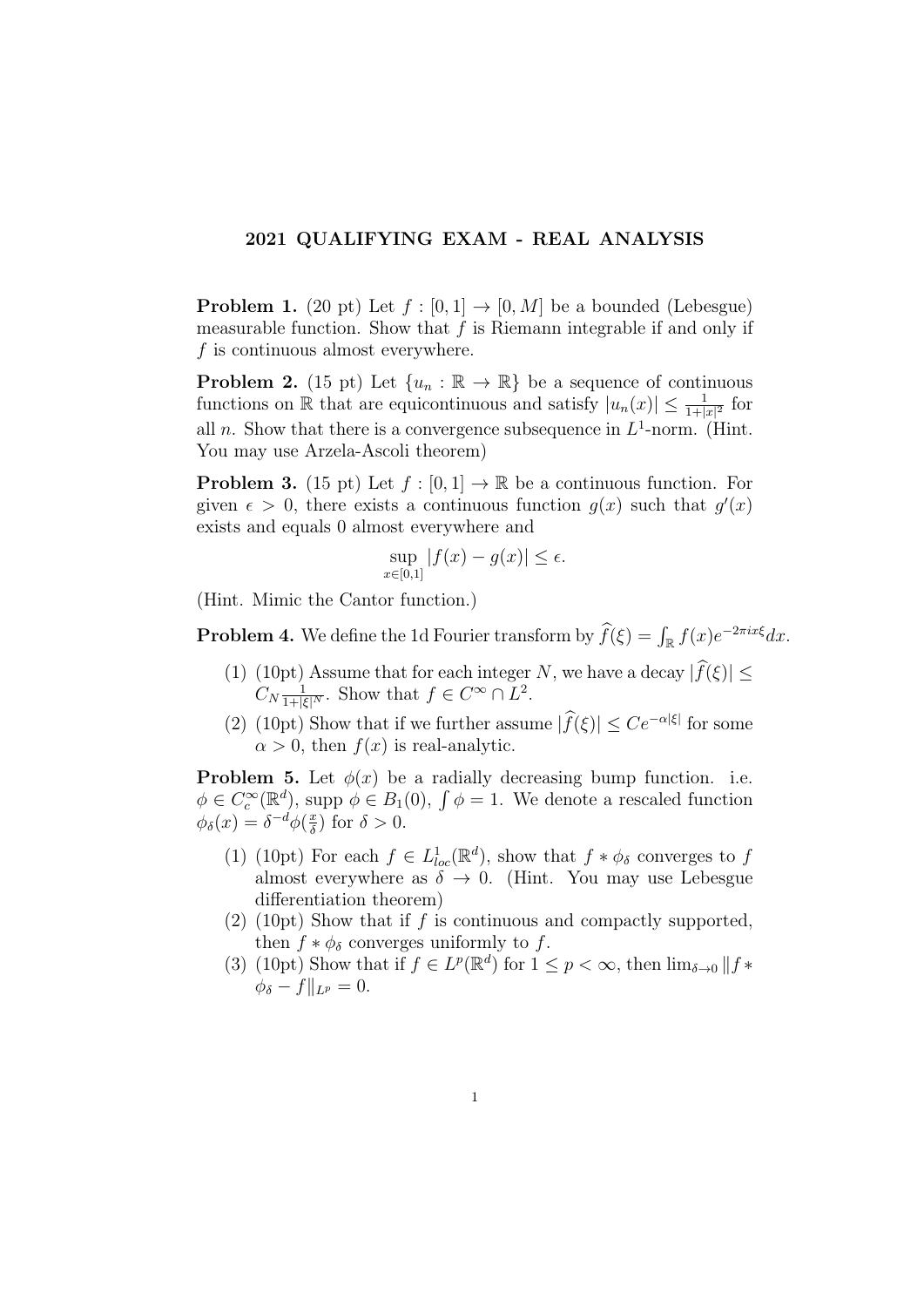## **PH.D. QUALIFYING EXAM GUIDE: REAL ANALYSIS**

This guide and coverage of the exam is **only for 2021 Feb exam**. The coverage may change in the future. The coverage is selected on the basis of topics taught in MAS 540 in Spring 2019 and 2020.

We also assume examinees are familiar with major undergraduate topics such as Vector calculus, Linear algebra, Analysis, and Topology.

#### Scope of the subject

*The exam will cover the following topics*:

- *•* Riemann integrals
- *•* General measure and integral theory
- *•* Product measure and Fubini theorem.
- *•* Differentiation e.g. Hardy-Littlewood maximal inequality, Lebesgue differentiation theorem, Fundamental theorem of calculus, Radon-Nikodym theorem, Lebesgue decomposition.
- *•* Function of bounded variation and differentiability of functions on R.
- $\bullet$   $L^p$  spaces and related topics (Folland Ch.6, Lieb-Loss Ch.2,Ch.4)
- *•* Fourier transforms (Folland Ch.8.1–8.3, Lieb-Loss Ch.5)
- *•* Hilbert spaces.
- *•* Bounded linear functionals on Banach spaces and Riesz representation theorems.
- *•* Distributions and Sobolev spaces(Folland Ch.9, Lieb-Loss Ch.6)

*The exam will NOT include the following topics*:

- Hahn-Banach theorem and its applications
- *•* Baire category theorem and its applications
- *•* Locally convex Hausdorff space, Topological vector spaces.
- *•* Duality on Radon measure
- *•* Compact operators, Unbounded operators, Spectral theorems
- *•* Weak topology

#### Suggested references

Folland, *Real analysis.*

Lieb and Loss, *Analysis* Jones, *Lebesgue integrals in Euclidean spaces.* Stein and Shakarchi, *Real analysis.*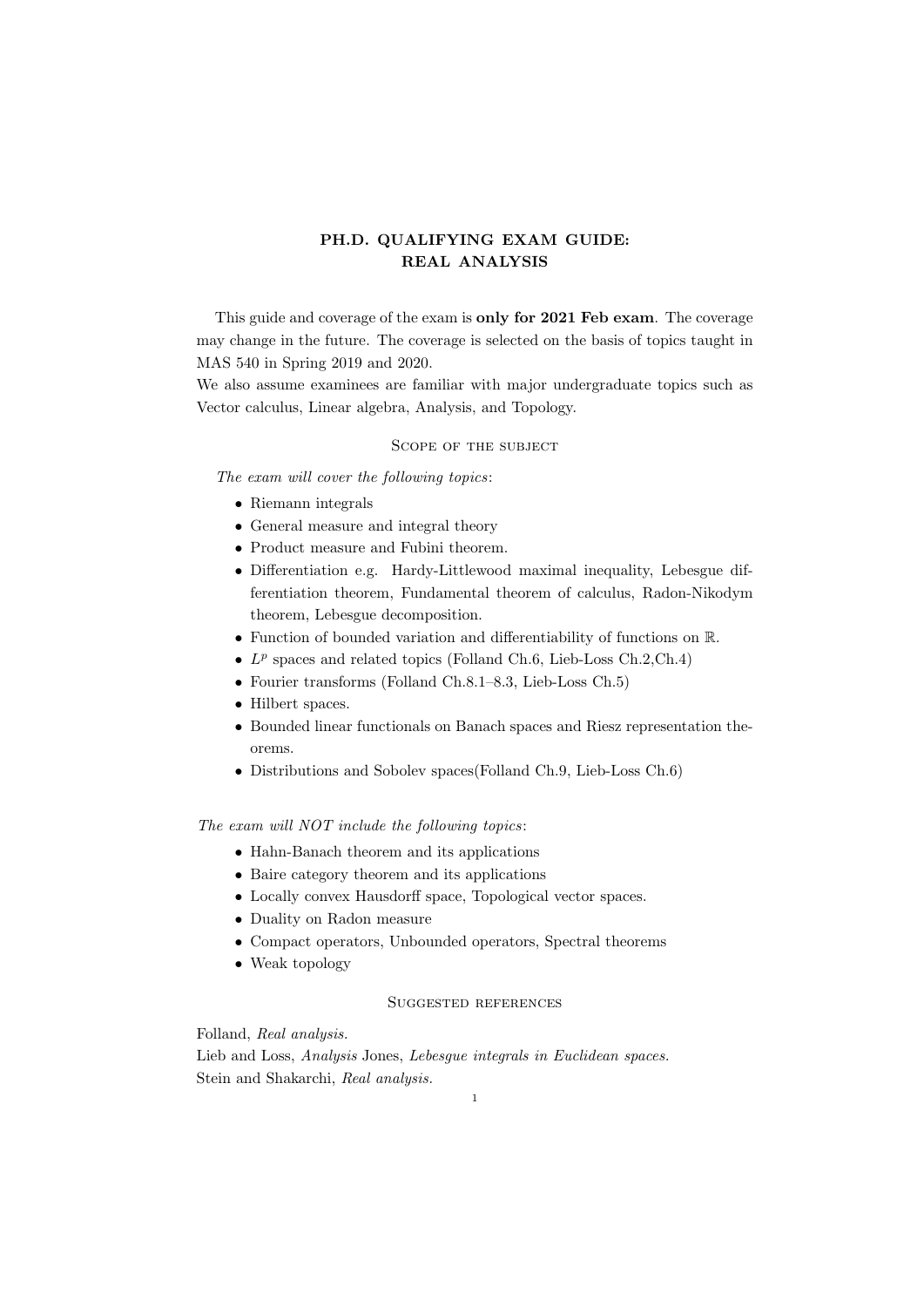Tao, *An epsilon of room.* Rudin, *Real and complex analysis.* Bass, *Real analysis.* Royden, *Real analysis.* Stein and Shakarchi, *Fourier analysis.*